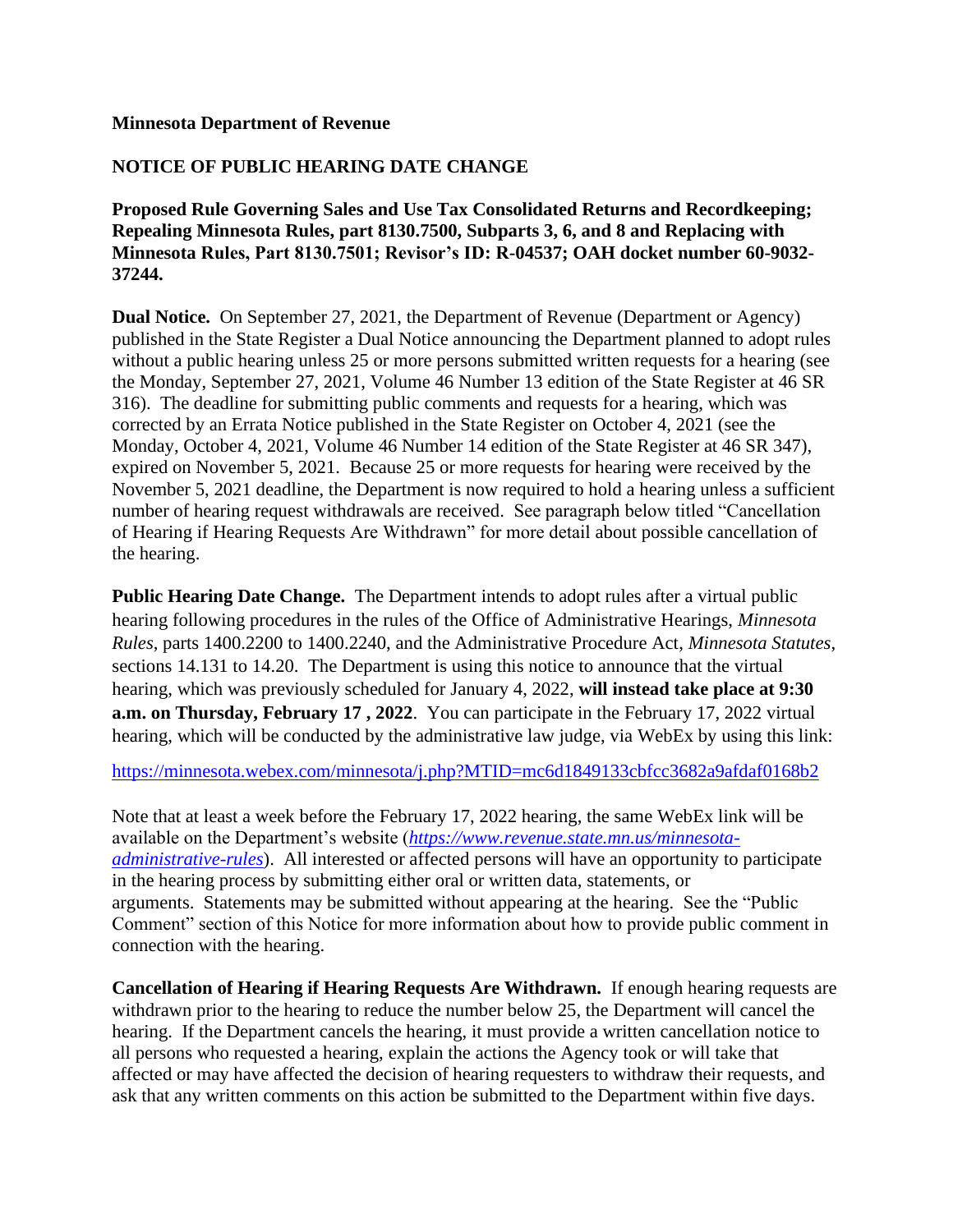The Department will then submit the notice of cancellation and any written comments regarding the cancellation to the administrative law judge so the judge can determine whether cancellation of the hearing was appropriate. (Note that if the hearing is cancelled, it must be cancelled at least three days prior to the February 17, 2022 hearing date.)

**Administrative Law Judge.** Administrative Law Judge James E. LaFave will conduct the hearing. The judge can be reached at the Office of Administrative Hearings, 600 North Robert Street, P.O. Box 64620, Saint Paul, Minnesota 55164-0620, telephone (651) 361-7875, and fax (651) 539-0310. The rule hearing procedure is governed by *Minnesota Statutes*, sections 14.131 to 14.20, and by the rules of the Office of Administrative Hearings, *Minnesota Rules*, parts 1400.2000 to 1400.2240. You should direct questions about rule hearing procedures to the administrative law judge.

**Subject of Rules, Statutory Authority, and Agency Contact Person.** The proposed rules address sales and use tax consolidated returns and recordkeeping, and would replace *Minnesota Rules*, part 8130.7500, subparts 3, 6, and 8 with a new rule at *Minnesota Rules*, part 8130.7501. The statutory authority to adopt the rules is *Minnesota Statutes*, sections 296 and 297A.77, subdivision 5. The proposed rules appear in the Monday, September 27, 2021, Volume 46 Number 13 edition of the State Register at 46 SR 316. The Agency contact person:

Jim Jordan Appeals and Legal Services Division Minnesota Department of Revenue 600 North Robert Street Mail Station 2220 St. Paul, MN 55146 *jim.jordan@state.mn.us*

**Statement of Need and Reasonableness.** The statement of need and reasonableness contains a summary of the justification for the proposed rules, including a description of who will be affected by the proposed rules and an estimate of the probable cost of the proposed rules. You may obtain a copy for the cost of reproduction by contacting the Agency contact person. You may also access the statement on the Department's website

(*[https://www.revenue.state.mn.us/minnesota-administrative-rules](https://lnks.gd/l/eyJhbGciOiJIUzI1NiJ9.eyJidWxsZXRpbl9saW5rX2lkIjoxMDIsInVyaSI6ImJwMjpjbGljayIsImJ1bGxldGluX2lkIjoiMjAyMTExMDguNDg1MzE4ODEiLCJ1cmwiOiJodHRwczovL3d3dy5yZXZlbnVlLnN0YXRlLm1uLnVzL21pbm5lc290YS1hZG1pbmlzdHJhdGl2ZS1ydWxlcyJ9.riYl0HbEs5RGnqMLJa4famvJSwfZxBJ1iWRD6jI_apQ/s/1183146178/br/118585340990-l)*).

**Public Comment.** All interested or affected persons, including representatives of associations and other interested groups, will have an opportunity to participate in the hearing process by providing public comment. Public comment, whether in support or in opposition to some or all of the proposed rule, is encouraged. Comments must be provided directly to the administrative law judge either orally at the hearing or in writing at any time before the close of the hearing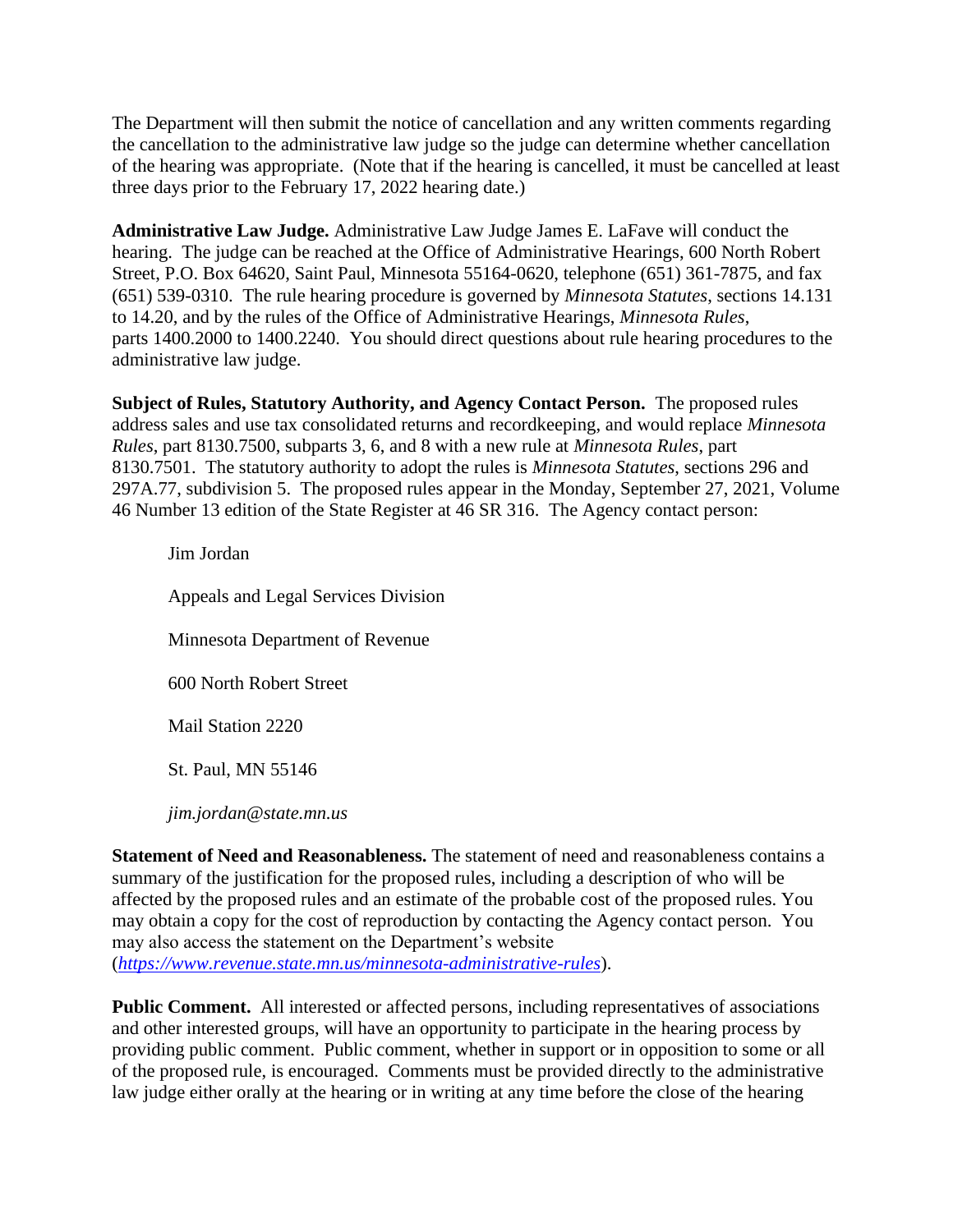## record. **Submit written comments to the administrative law judge at the address above or via the Office of Administrative Hearings Rulemaking eComments website**

(*[https://minnesotaoah.granicusideas.com/discussions](https://lnks.gd/l/eyJhbGciOiJIUzI1NiJ9.eyJidWxsZXRpbl9saW5rX2lkIjoxMDMsInVyaSI6ImJwMjpjbGljayIsImJ1bGxldGluX2lkIjoiMjAyMTExMDguNDg1MzE4ODEiLCJ1cmwiOiJodHRwczovL21pbm5lc290YW9haC5ncmFuaWN1c2lkZWFzLmNvbS9kaXNjdXNzaW9ucyJ9.Ng1PyRtwO_kPao-5sjnE46iyODyRI-XeUxPtB3ytKns/s/1183146178/br/118585340990-l)*). All evidence you present should relate to the proposed rules. You may also submit written material to the administrative law judge to be recorded in the hearing record for five working days after the public hearing ends. At the hearing the administrative law judge may order this five-day comment period extended for a longer period, but for no more than 20 calendar days. Following the comment period, there is a five-working-day rebuttal period during which the Department and any interested person may respond in writing to any new information submitted. No one may submit additional evidence during the five-day rebuttal period. The Office of Administrative Hearings must receive all comments and responses submitted to the administrative law judge no later than 4:30 p.m. on the due date. All comments or responses received are public and will be available for review at the Office of Administrative Hearings.

The Agency requests that any person submitting written views or data to the administrative law judge before the hearing or during the comment or rebuttal period also submit a copy of the written views or data to the Agency contact person at the address stated above.

**Alternative Format/Accommodation.** Upon request, this information can be made available in an alternative format, such as large print, braille, or audio. To make such a request or if you need an accommodation to make this hearing accessible, please contact the Agency contact person by Tuesday, February 1, 2022, using the contact information listed above.

**Modifications.** The Department may modify the proposed rules as a result of the rule hearing process. It must support modifications by data and views presented during the hearing process. The adopted rules may not be substantially different than these proposed rules, unless the Agency follows the procedure under *Minnesota Rules*, part 1400.2110. If the proposed rules affect you in any way, the Agency encourages you to participate.

**Adoption Procedure after the Hearing.** After the close of the hearing record, the administrative law judge will issue a report on the proposed rules. You may ask to be notified of the date when the judge's report will become available, and can make this request at the hearing or in writing to the administrative law judge. You may also ask to be notified of the date that the Department adopts the rules and files them with the Secretary of State, or ask to register with the Department to receive notice of future rule proceedings. You may make these requests at the hearing or in writing to the Agency contact person stated above.

**Adoption Procedure if No Hearing.** If no hearing is required, the Department may adopt the rules after the comment period and after the Department submits the rules and supporting documents to the Office of Administrative Hearings for a legal review. To receive notice of when the rules are submitted to the Office of Administrative Hearings for review, to receive a copy of the adopted rules, or to register with the Department to receive notice of future rule proceedings, submit your request to the Agency contact person (see above).

**Lobbyist Registration.** *Minnesota Statutes*, chapter 10A, requires each lobbyist to register with the State Campaign Finance and Public Disclosure Board. You should direct questions regarding